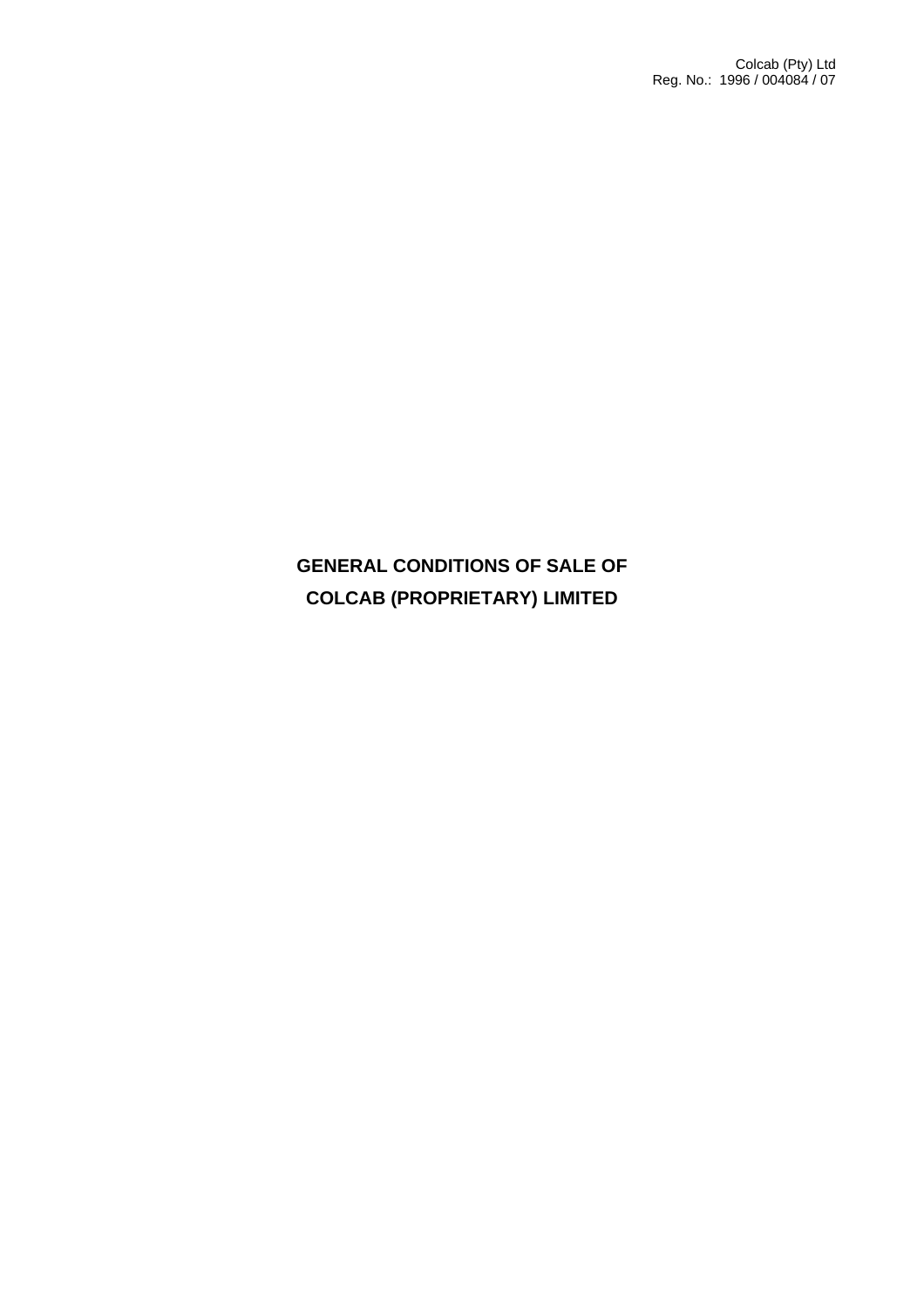# **INDEX**

# **GENERAL CONDITIONS OF SALE**

| NO.            | <b>CLAUSE HEADINGS:</b>              | <b>PAGE:</b>   |
|----------------|--------------------------------------|----------------|
|                |                                      |                |
| $\mathbf{1}$   | <b>INTERPRETATION</b>                | 3              |
| $\overline{2}$ | <b>APPLICATION</b>                   | 6              |
| 3              | <b>QUOTATION</b>                     | 6              |
| 4              | <b>PAYMENT TERMS</b>                 | $\overline{7}$ |
| 5              | <b>INSPECTION</b>                    | $\overline{7}$ |
| 6              | DELIVERY AND RISK OF PROFIT AND LOSS | 8              |
| $\overline{7}$ | <b>CREDIT FACILITY</b>               | 9              |
| 8              | <b>DISCOUNT</b>                      | 10             |
| 9              | <b>TRANSPORTATION OF GOODS</b>       | 10             |
| 10             | <b>INSTALLATION OF THE GOODS</b>     | 11             |
| 11             | <b>WARRANTIES</b>                    | 12             |
| 12             | <b>BREACH</b>                        | 15             |
| 13             | <b>CERTIFICATE OF INDEBTEDNESS</b>   | 15             |
| 14             | NOTICES AND DOMICILIA                | 15             |
| 15             | <b>GENERAL TERMS</b>                 | 16             |
| NO.            | <b>APPENDIX</b>                      | PAGE:          |

| DEED OF SURETYSHIP |  |
|--------------------|--|
|                    |  |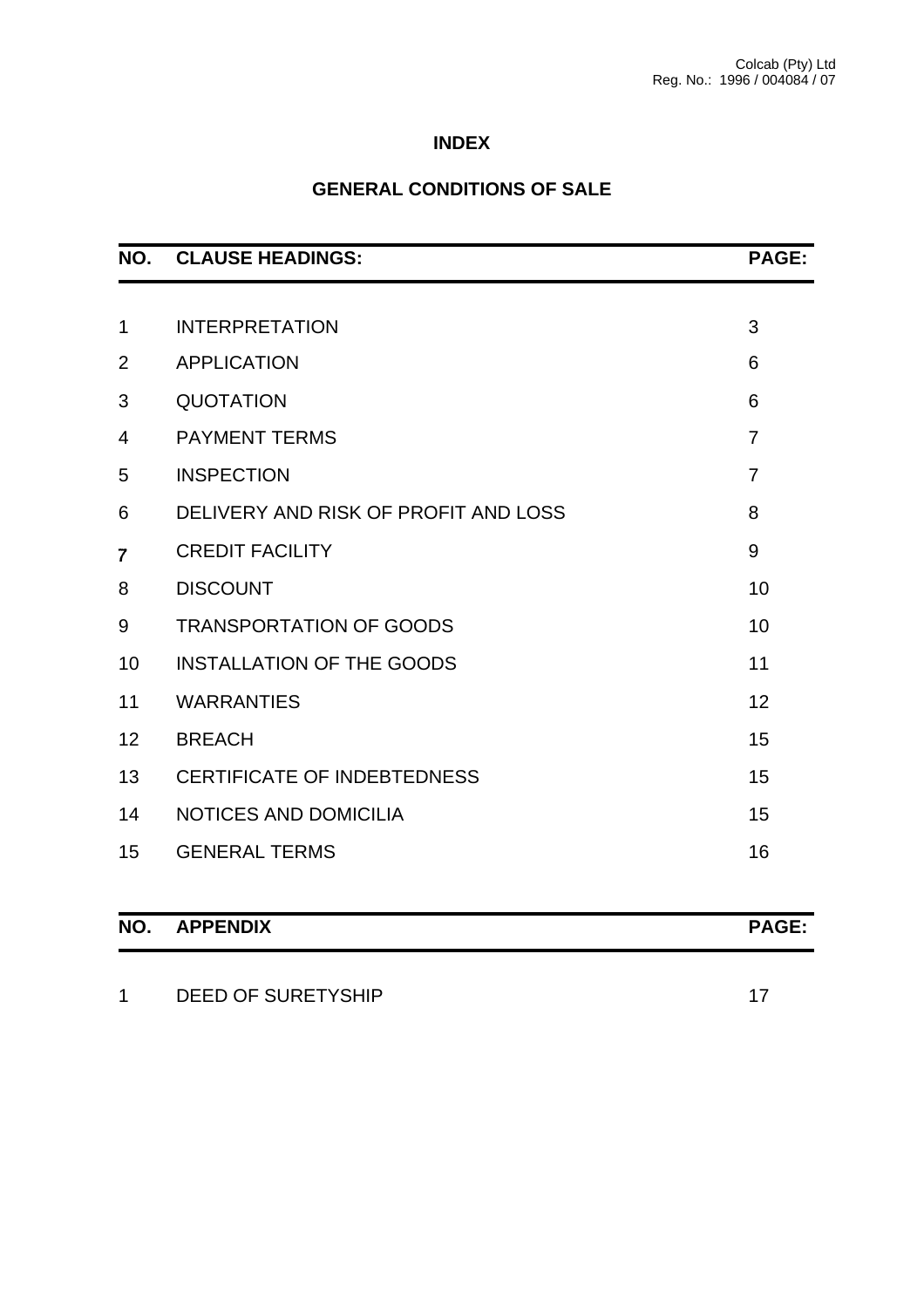#### **GENERAL CONDITIONS OF SALE**

#### **1 INTERPRETATION**

- 1.1 In these standard terms, unless inconsistent with or otherwise indicated by the context, the following terms shall have the meanings assigned to them hereunder, namely:
	- 1.1.1 "**the / this agreement**" means the agreement for the purchase and sale of goods that comes into existence between Colcab and the purchaser upon the acceptance by the purchaser of the quotation, and which agreement comprises the quotation, these standard terms and, where applicable, the credit application form and the deed of suretyship;
	- 1.1.2 "**business day**" means a day which is not a Saturday, Sunday or official public holiday in the Republic of South Africa;
	- 1.1.3 "**Colcab**" means Colcab (Proprietary) Limited, registration number 1996 / 004084 / 07, a private company incorporated in accordance with the laws of South Africa;
	- 1.1.4 "**credit application form**" means the credit application form completed by the purchaser pursuant to which application is made for the extension of credit by Colcab to the purchaser;
	- 1.1.5 "**deed of suretyship**" means the deed of suretyship executed in favour of Colcab for the due, proper and timeous performance by the purchaser of its obligations in terms of the agreement;
	- 1.1.6 "**goods**" means the goods purchased by the purchaser from Colcab, as specified in the quotation;
	- 1.1.7 "**parties**" means Colcab and the purchaser;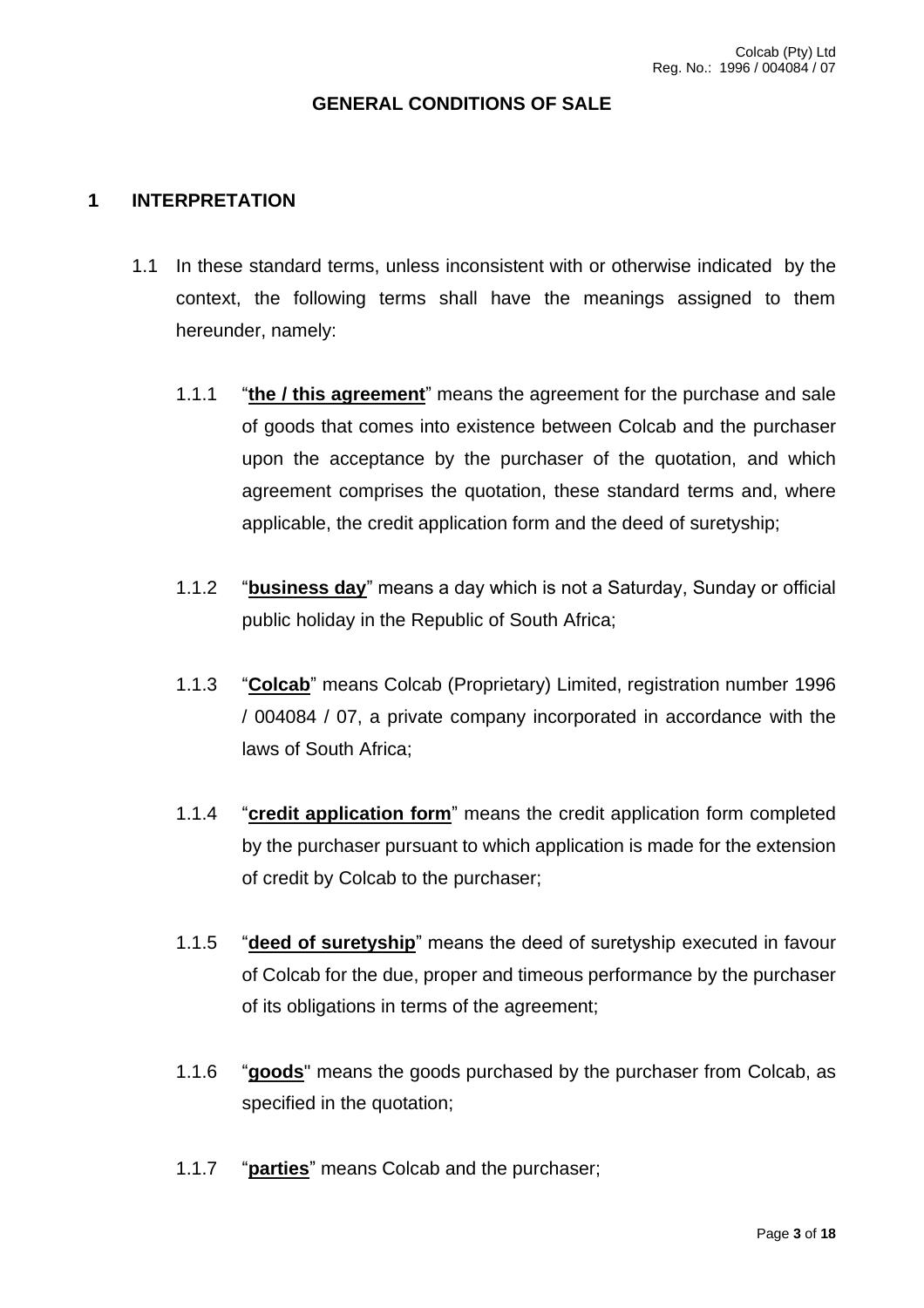- 1.1.8 "**prime rate**" means the publicly quoted basic rate of interest (expressed as a nominal annual, compounded monthly in arrears rate) levied by Nedbank Limited from time to time, calculated on a 365 (three hundred and sixty five) day year, irrespective of whether the applicable year is a leap year, and proved, *prima facie*, in the event of a dispute and in the absence of manifest error, by a certificate under the hand of any manager of that bank (whose appointment, authority and qualification need not be proved);
- 1.1.9 "**purchase price**" means the purchase price for the goods, which price is stipulated in the quotation, as well as VAT thereon;
- 1.1.10 "**quotation**" means the quotation issued by Colcab to the purchaser, as envisaged in 3.1, which quotation shall, once accepted, constitute a binding agreement between the parties, subject to these standard terms;
- 1.1.11 "**standard terms**" means the standard terms and conditions applicable to the sale of good by Colcab contained in this document;
- 1.1.12 "**VAT**" means Value-Added Tax, as defined and envisaged in the Value-Added Tax Act, 1991, as amended;
- 1.2 Any reference to
	- 1.2.1 the singular includes the plural and vice versa;
	- 1.2.2 natural persons includes juristic persons and vice versa;
	- 1.2.3 any one sex or gender includes the other sexes or genders, as the case may be;
	- 1.2.4 a party includes a reference to that party's successors in title and assigns allowed at law.
- Page **4** of **18** 1.3 The clause headings in this agreement has been inserted for convenience only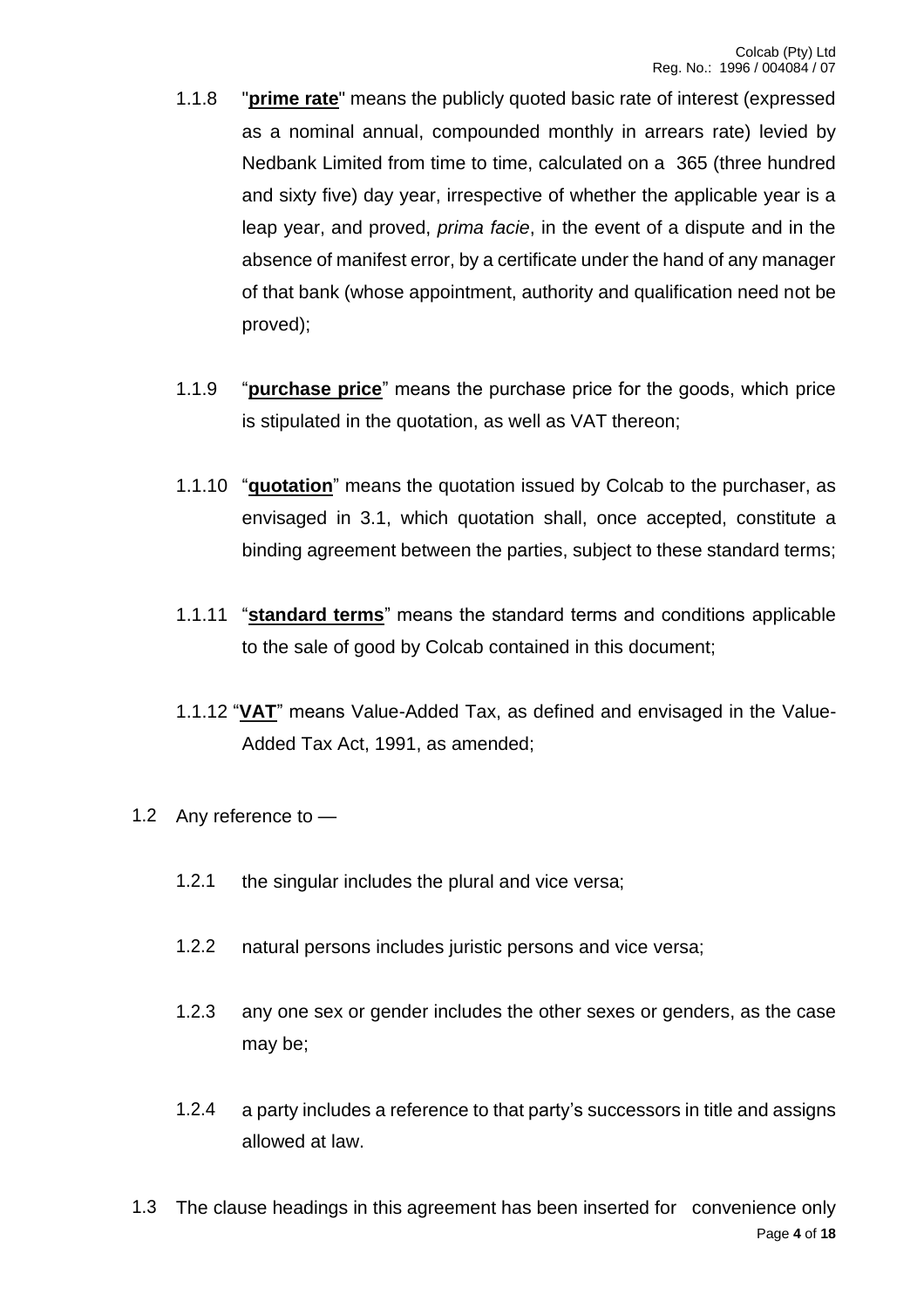and shall not be taken into account in its interpretation.

- 1.4 Words and expressions defined in any sub-clause shall, for the purpose of the clause of which that sub-clause forms part, bear the meaning assigned to such words and expressions in that sub-clause.
- 1.5 If any provision in a definition is a substantive provision conferring rights or imposing obligations on any party, effect shall be given to that provision as if it were a substantive clause in the body of the agreement, notwithstanding that it is only contained in the interpretation clause.
- 1.6 If any period is referred to in this agreement by way of a reference to a number of days or weeks or months or other intervals, the period shall be reckoned exclusively of the  $1<sup>st</sup>$  (first) day and inclusively of the last day of the relevant interval, unless the last day falls on a day which is not a business day, in which case the last day shall be the next succeeding business day.
- 1.7 If the due date for performance of any obligation in terms of this agreement is a day which is not a business day, then (unless otherwise stipulated) the due date for performance of the relevant obligation shall be the immediately preceding business day.
- 1.8 If any obligation or act is required to be performed on a particular day, it shall be performed (unless otherwise stipulated) by 16h00 (local time at the place where the obligation or act is required to be performed) on that day.
- 1.9 This agreement shall be governed, interpreted and enforced in accordance with the laws of the Republic of South Africa from time to time.
- 1.10 The rule of construction that this agreement shall be interpreted against the party responsible for the drafting of this agreement, shall not apply.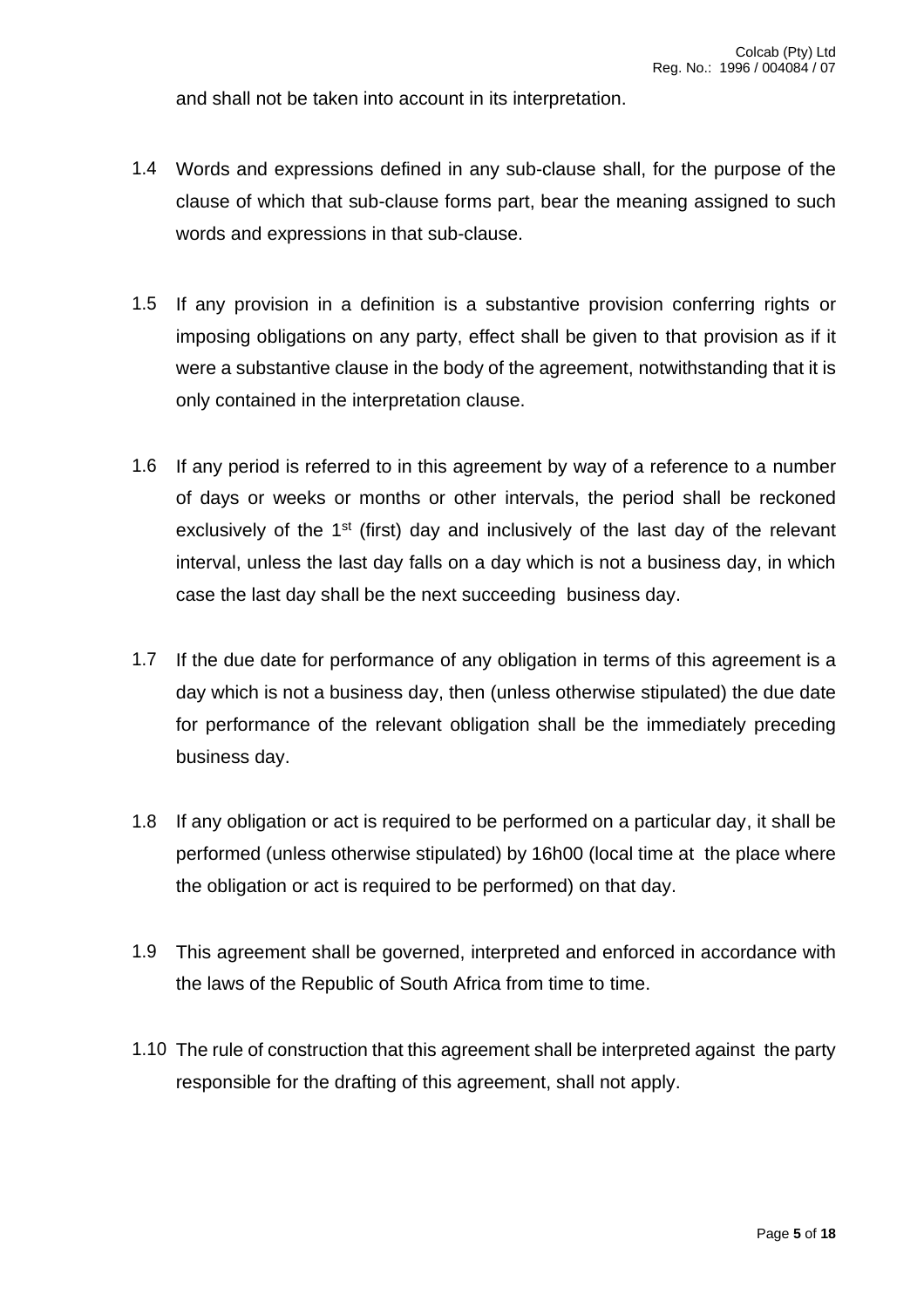#### **2 APPLICATION**

- 2.1 Unless specifically otherwise agreed, these standard terms shall apply to every agreement for the sale of goods concluded between Colcab and the purchaser.
- 2.2 These standard terms shall be deemed to have been accepted by the purchaser and a binding agreement for the sale of goods shall be deemed to have come into existence between Colcab and the purchaser in respect of the goods, as soon as the quotation is accepted by the purchaser.

## **3 QUOTATION**

- 3.1 Each quotation issued by Colcab shall at least
	- 3.1.1 specify the goods to be sold to the purchaser;
	- 3.1.2 specify the prices of the goods;
	- 3.1.3 stipulate the estimated delivery date of the goods;
	- 3.1.4 stipulate the addresses of Colcab and the purchaser; and
	- 3.1.5 provide for the acceptance of the quotation by the purchaser by affixing a signature to the quotation.
- 3.2 All quotations issued by Colcab will remain valid for a period of 30 (thirty) days.
- 3.3 The purchaser shall accept the quotation by signing it in the space provided for that purpose and returning the signed quotation to Colcab.
- 3.4 If the purchaser accepts a quotation after the expiry of a period of 14 (fourteen) days from the date of issue of the quotation, such acceptance shall be subject to the availability of goods, the ability of Colcab to deliver goods on the estimated delivery date and increases in the prices of the goods specified therein.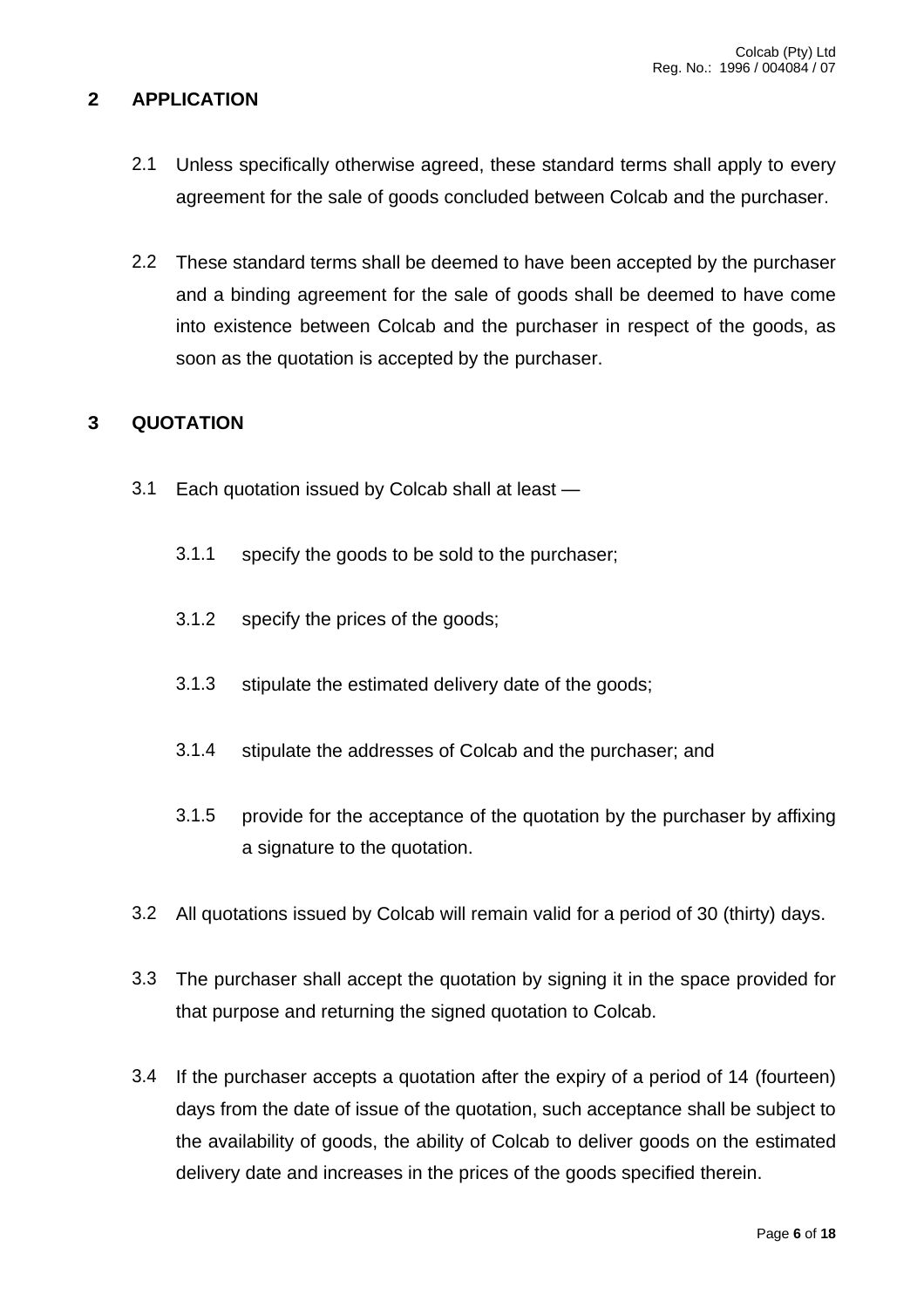#### **4 PAYMENT TERMS**

- 4.1 The purchaser shall pay the purchase price to Colcab in cash
	- 4.1.1 Non-account Holders 50% deposit up front, 50% prior to dispatch; or
	- 4.1.2 Account Holders 50% up front, 40% prior to dispatch and 10% 30 days after date of invoice.
- 4.2 All payments made by the purchaser to Colcab shall be made free of exchange and bank commission and without deduction or set-off into a bank account nominated for that purpose by Colcab (the "Colcab account").
- 4.3 Payment of the purchase price shall be deemed to have been made when cleared funds are received into the Colcab account.
- 4.4 Without limiting the rights of Colcab, all amounts that are not paid on the due date for payment thereof shall bear interest at the maximum legal interest rate prescribed in terms of the National Credit Act of South Africa from the due date for the relevant payment until and including the actual date of payment thereof.

# **5 INSPECTION**

- 5.1 Colcab shall inspect the goods prior to delivery of the goods to the purchaser.
- 5.2 If the purchaser requires that an inspection be carried out by it or its representative, such inspections shall be conducted —
	- 5.2.1 prior to delivery, at the premises of Colcab;
	- 5.2.2 at the cost of the purchaser; and
	- 5.2.3 in the presence of and at a time that is convenient to a representative of Colcab.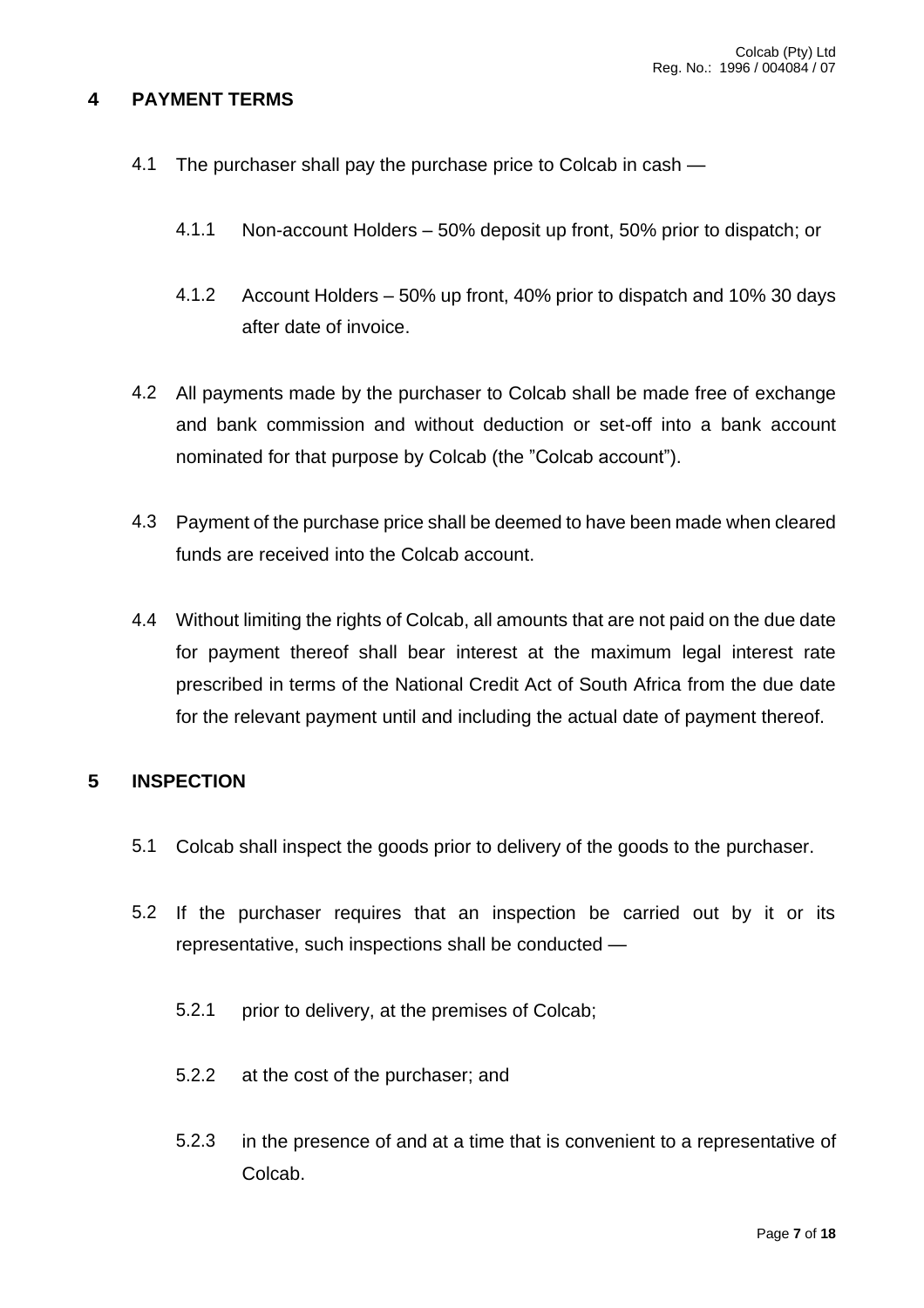5.3 If the purchaser elects not to inspect the goods prior to delivery, the purchaser shall be deemed to have accepted that the goods are without defect.

# **6 DELIVERY AND RISK OF PROFIT AND LOSS**

- 6.1 Delivery of the goods shall be made to the purchaser "ex factory" at the premises of Colcab against signature by the purchaser, or a carrier acting as an agent on behalf of the purchaser, of a delivery note that specifies the goods as well as the serial numbers of the goods being delivered.
- 6.2 The risk of profit from and loss of the goods shall pass to the purchaser against signature by the purchaser, or a carrier acting as an agent on behalf of the purchaser, of the delivery note.
- 6.3 Notwithstanding that delivery of the goods is made "ex factory" and the risk of profit from and loss of the goods pass to the purchaser against delivery, ownership of the goods shall not pass to the purchaser until Colcab has received the full purchase price in accordance with the provisions of 3 above.
- 6.4 The purchaser shall not dispose of the goods to a third party prior to the date on which ownership passes to it.
- 6.5 Colcab shall use its best endeavors to deliver the goods within the delivery period specified in the quotation, but the parties agree that time is not of the essence to the agreement. Consequently, the purchaser may not terminate or rescind this agreement, or institute a claim for damages against Colcab on account of Colcab's failure to deliver the goods during the delivery period specified in the quotation.
- 6.6 If the purchaser fails, neglects, or refuses to take delivery of all or any part of the goods, the risk relating to the goods shall nevertheless pass to the purchaser and Colcab shall be entitled, in its discretion to —
	- 6.6.1 arrange storage for the goods at the purchaser's risk and expense; or
	- Page **8** of **18** 6.6.2 sell the goods to a third party and set the proceeds of such sale off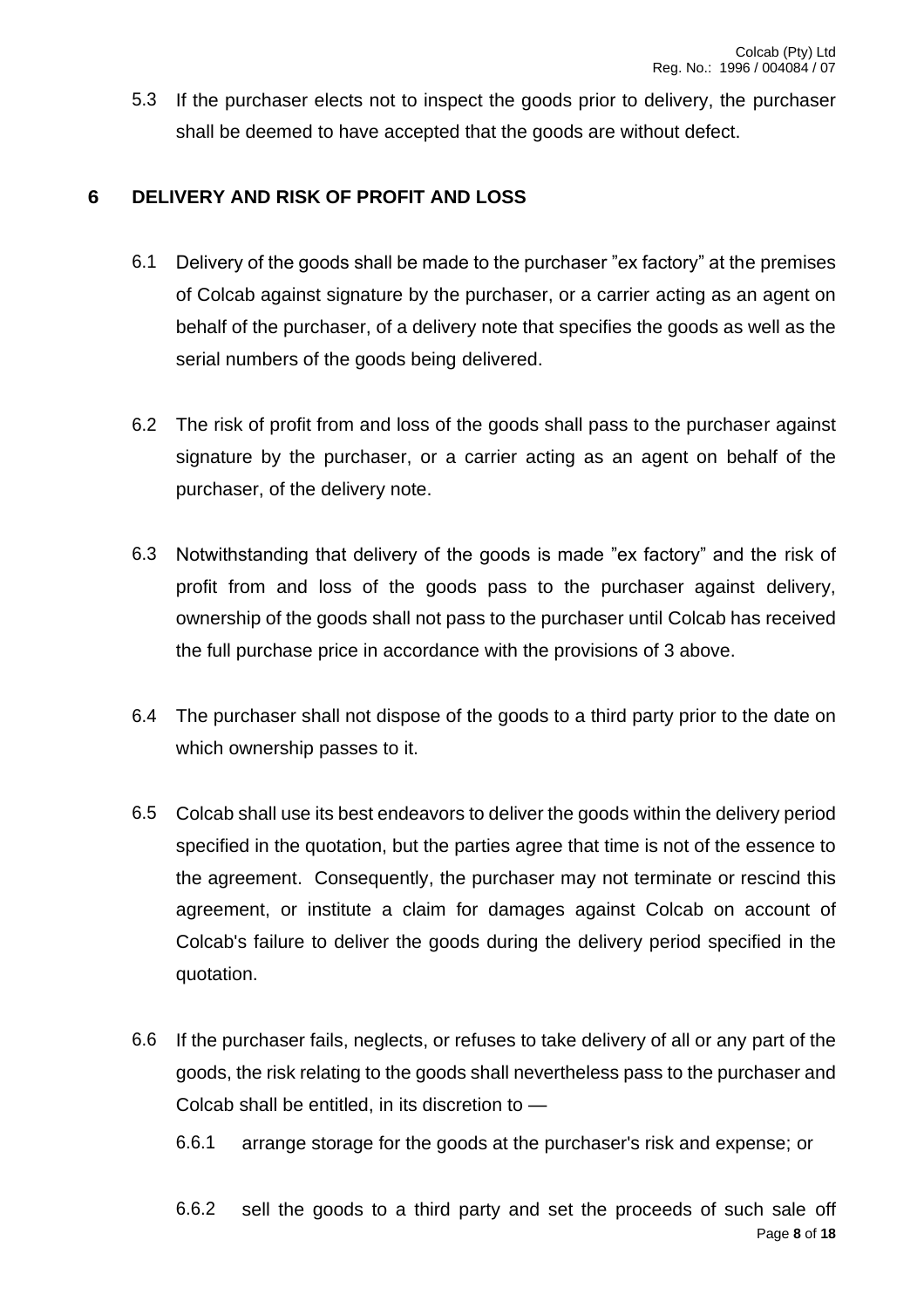against any amount owed to it by the purchaser in respect of the goods.

- 6.7 If Colcab agrees to delay delivery, at the request of the purchaser, Colcab shall arrange storage for the goods at the risk and cost of the purchaser.
- 6.8 Under no circumstances may any goods be returned to Colcab unless
	- 6.8.1 Colcab has agreed to accept the returned goods and grant a credit to the purchaser; and
	- 6.8.2 the purchaser has agreed to pay a handling fee in an amount equal to 15% (fifteen percent) of the price of the goods to Colcab.

## **7 CREDIT FACILITY**

- 7.1 If the purchaser has completed a credit application form and Colcab has agreed to provide a credit facility to the purchaser, then —
	- 7.1.1 the purchaser shall be required to pay the purchase price in the manner envisaged in 4.1 above;
	- 7.1.2 the purchaser shall be required to execute the Deed of Suretyship annexed to these standard terms as Appendix 1; and
	- 7.1.3 the purchaser shall be obliged to provide Colcab with proof that the goods are insured for the period commencing on the "ex factory" delivery date and terminating on the date on which the purchase price is paid in full, and that the interest of Colcab is noted on such insurance policy.
- 7.2 It is specifically recorded that the purchaser shall not be entitled to withhold payment of the purchase price, or any portion thereof, on account of delays in the transportation or installation of the goods.
- 7.3 If Colcab has reason to believe that the information provided to it in the credit application form is no longer true and accurate, it shall be entitled to deliver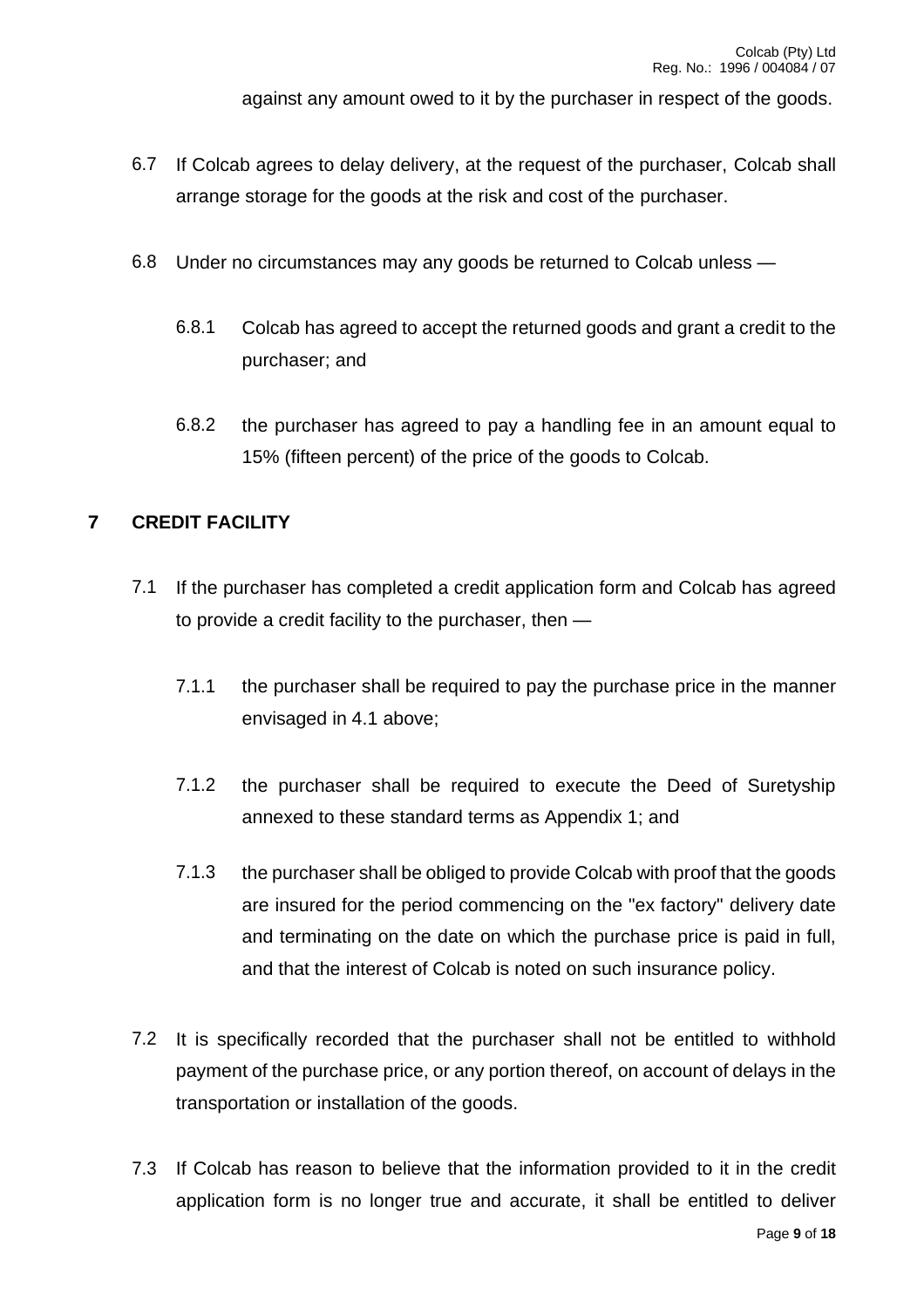written notice to the purchaser of the immediate withdrawal of the credit provided to the purchaser. All amounts owed to Colcab shall immediately become due and payable against delivery to the purchaser of the aforesaid written notice.

## **8 DISCOUNT**

The purchase price is not subject to any discount unless formally indicated on a system-generated quotation.

## **9 TRANSPORTATION OF GOODS**

- 9.1 The purchaser shall be responsible to arrange for the transportation of the goods from the premises of Colcab to the premises of the purchaser or such other premises to which the goods may be transported (the "final address").
- 9.2 Should Colcab, at the request of the purchaser, agree to engage a carrier to transport the goods to the final address on behalf of the purchaser then —
	- 9.2.1 Colcab is authorised to engage a carrier on such terms and conditions as it deems fit;
	- 9.2.2 the purchaser shall be liable for the costs of transportation of the goods from Colcab's premises to the final address;
	- 9.2.3 the purchaser shall provide Colcab with such information as it may require from time to time to enable it to engage a carrier to transport the goods to the final address;
	- 9.2.4 the purchaser shall reimburse Colcab promptly on demand, should Colcab incur any costs in relation to the transportation of the goods;
	- 9.2.5 Colcab shall not be liable for any loss or damage suffered by the purchaser during, or arising from the transportation of the goods by the appointed carrier; and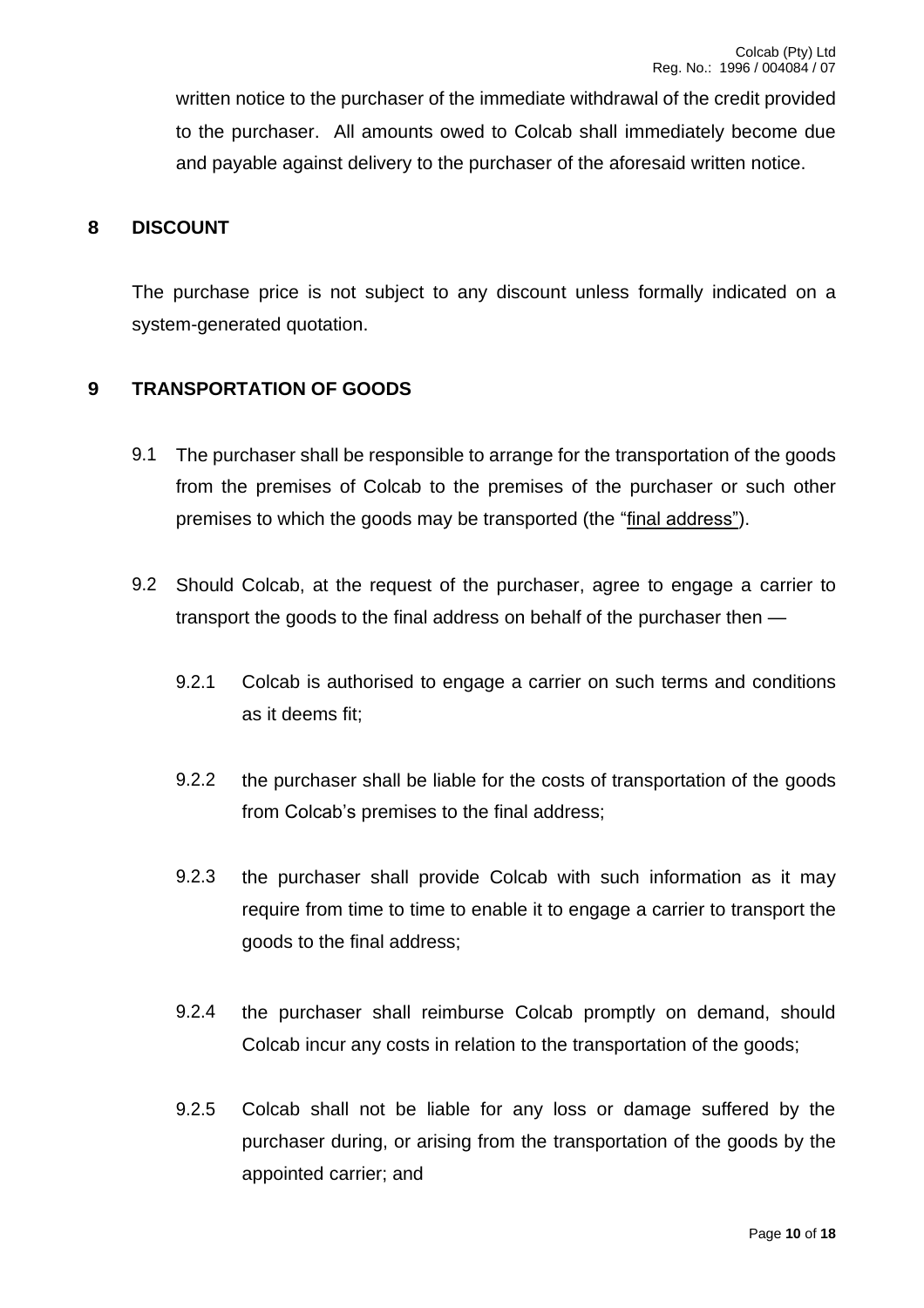9.2.6 the purchaser shall indemnify Colcab against all claims and demands that may be made against Colcab and all liabilities that may be incurred by Colcab, arising out of or in connection with the transportation of the goods.

# **10 INSTALLATION OF THE GOODS**

- 10.1 The purchaser shall be responsible to arrange for the installation of the goods at the final address.
- 10.2 Should Colcab, at the request of the purchaser, agree to engage a contractor to install the goods on behalf of the purchaser, then —
	- 10.2.1 Colcab is authorised to engage a contractor on such terms and conditions as it deems fit;
	- 10.2.2 the purchaser shall be liable for the costs of installation of the goods at the final address;
	- 10.2.3 the purchaser acknowledges that payment for the goods delivered to the purchaser in accordance with 6.1 may not be withheld for any reason prior to the installation of the goods as envisaged in this clause 10;
	- 10.2.4 the purchaser shall provide Colcab with such information as it may require from time to time to enable it to engage a contractor to install the goods at the final address;
	- 10.2.5 the purchaser shall reimburse Colcab promptly on demand, should Colcab incur any costs in relation to the installation of the goods;
	- 10.2.6 Colcab shall not be liable for any loss or damage suffered by the purchaser during, or arising from the installation of the goods by the appointed contractor; and
	- Page **11** of **18** 10.2.7 the purchaser shall indemnify Colcab against all claims and demands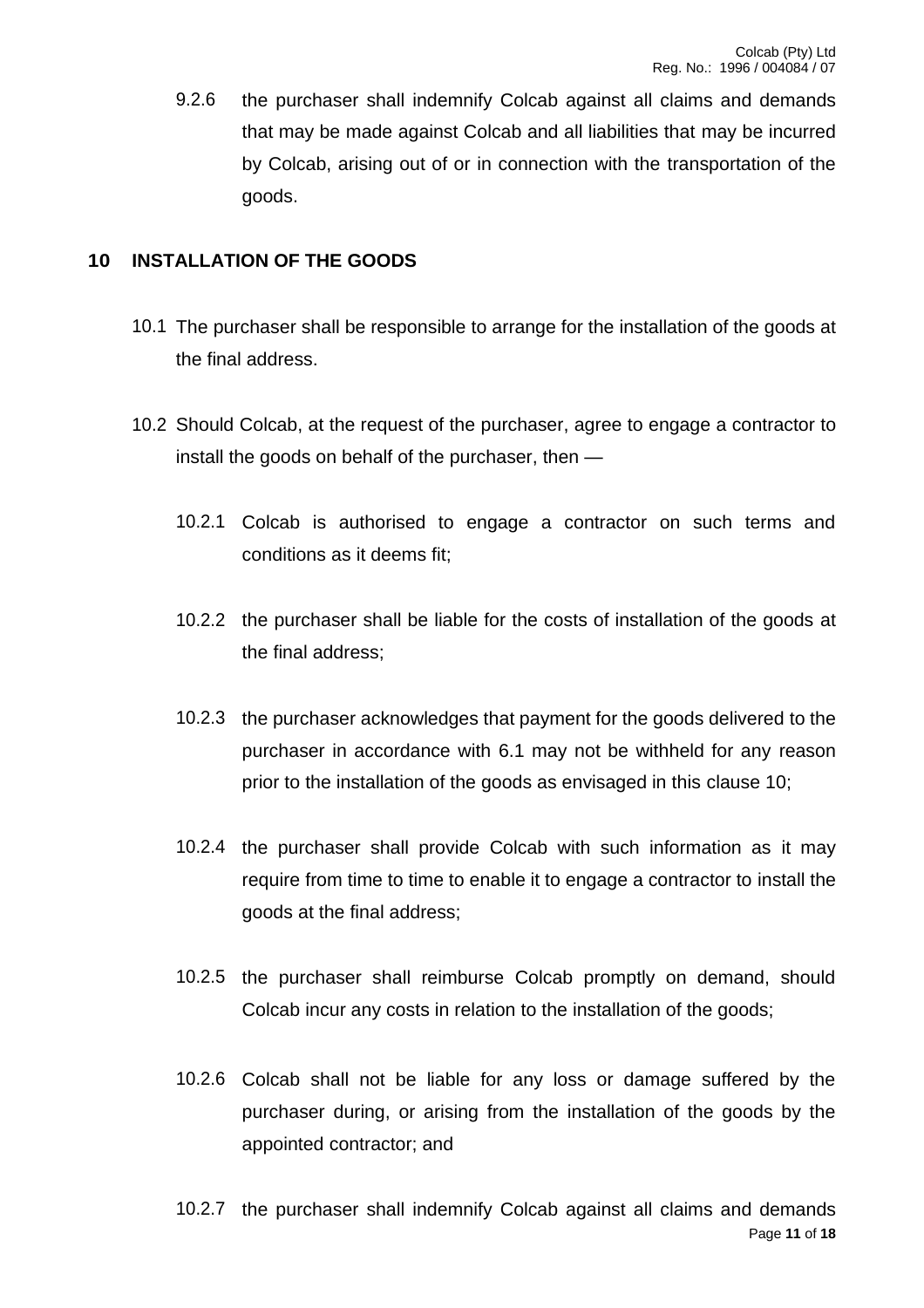that may be made against Colcab and all liabilities that may be incurred by Colcab, arising out of or in connection with the installation of the goods.

- 10.3 Until such time as the purchase price as well as any amount payable to Colcab in respect of the installation of the goods are paid in full —
	- 10.3.1 the parties agree that the goods shall not accede to any property, notwithstanding the installation of the goods at such property;
	- 10.3.2 the purchaser
		- 10.3.2.1 undertakes that it shall not use the goods in any form or manner for trading purposes;
		- 10.3.2.2 undertakes to notify any third party on whose premises the goods are installed in writing of the ownership rights of Colcab;
		- 10.3.2.3 warrants that the goods will not form part of any general or special notarial bond and undertakes to procure a warranty from any third party on whose premises the goods are installed to this effect;
		- 10.3.2.4 undertakes to notify Colcab from time to time of the whereabouts of the goods; and
		- 10.3.2.5 undertakes to affix a notice to the goods confirming the ownership interests of Colcab.

## **11 WARRANTIES**

- 11.1 Subject to the limitations contained below, Colcab warrants to the purchaser that the goods will function properly and as specified for a period of 12 (twelve) months commencing on the "ex factory" delivery date.
- 11.2 The guarantee is limited as follows —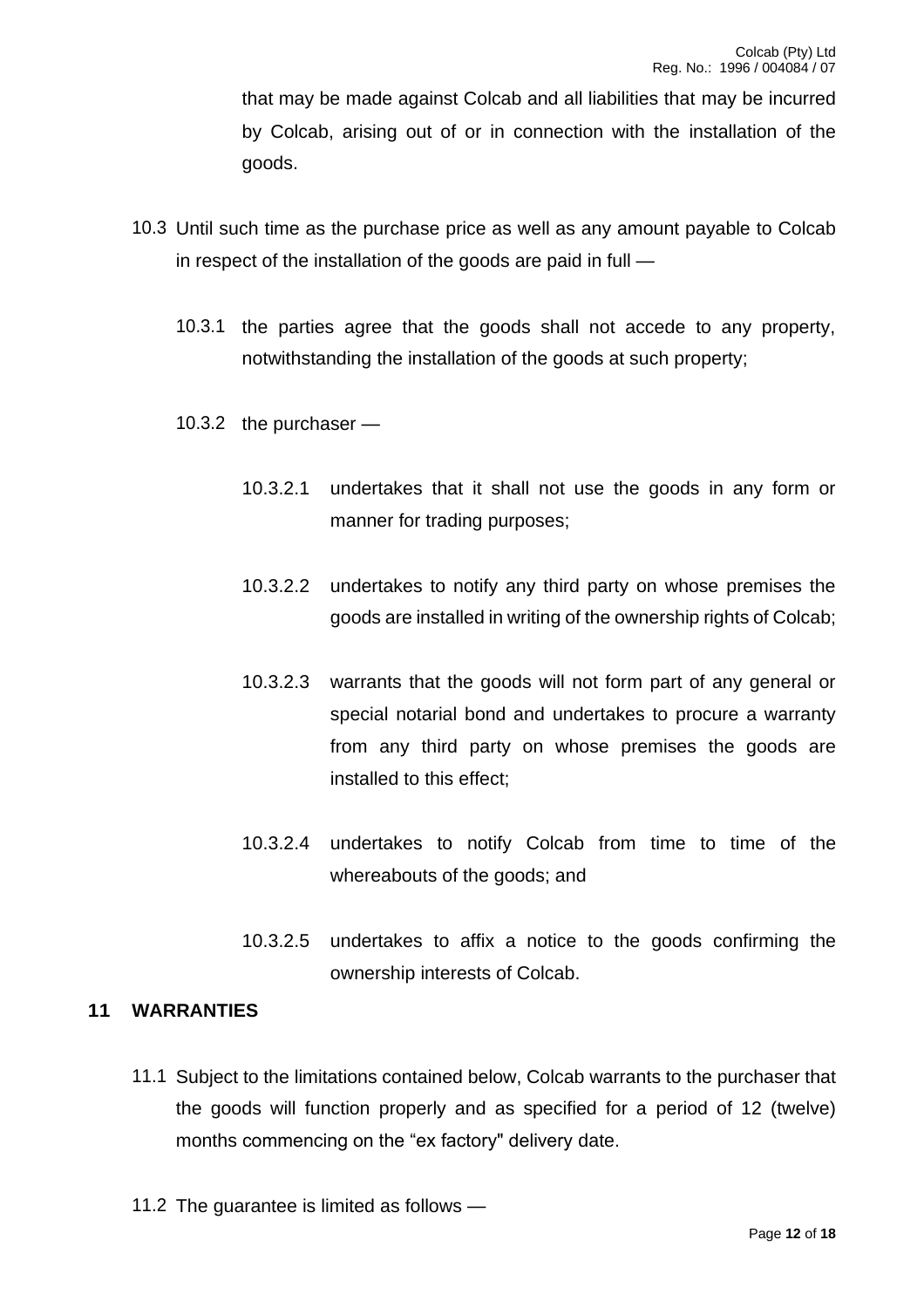- 11.2.1 the guarantee is of no force and effect unless the purchaser
	- 11.2.1.1 uses the goods in accordance with Colcab's instructions and under normal use and service conditions;
	- 11.2.1.2 advises Colcab within 3 (three) days of any defect or malfunction;
	- 11.2.1.3 the purchaser provides documentary evidence of the goods being serviced and cleaned on a regular basis;
- 11.2.2 Colcab's liability is limited to
	- 11.2.2.1 the replacement of defective parts;
	- 11.2.2.2 costs of labour and transport incurred in the replacement of defective parts; and
	- 11.2.2.3 the removal and installation charges related to the replacement of defective parts;
- 11.2.3 Colcab's liability in respect of any damages whether direct, consequential or indirect is specifically excluded;
- 11.2.4 Colcab's guarantee does not extend to
	- 11.2.4.1 goods supplied to purchasers outside the Republic of South Africa and adjoining territories;
	- 11.2.4.2 damage from ordinary wear and tear, faulty or careless handling, improper building, unsuitable operating materials, chemical or electrical effects or is put to use other than that normally recommended by Colcab;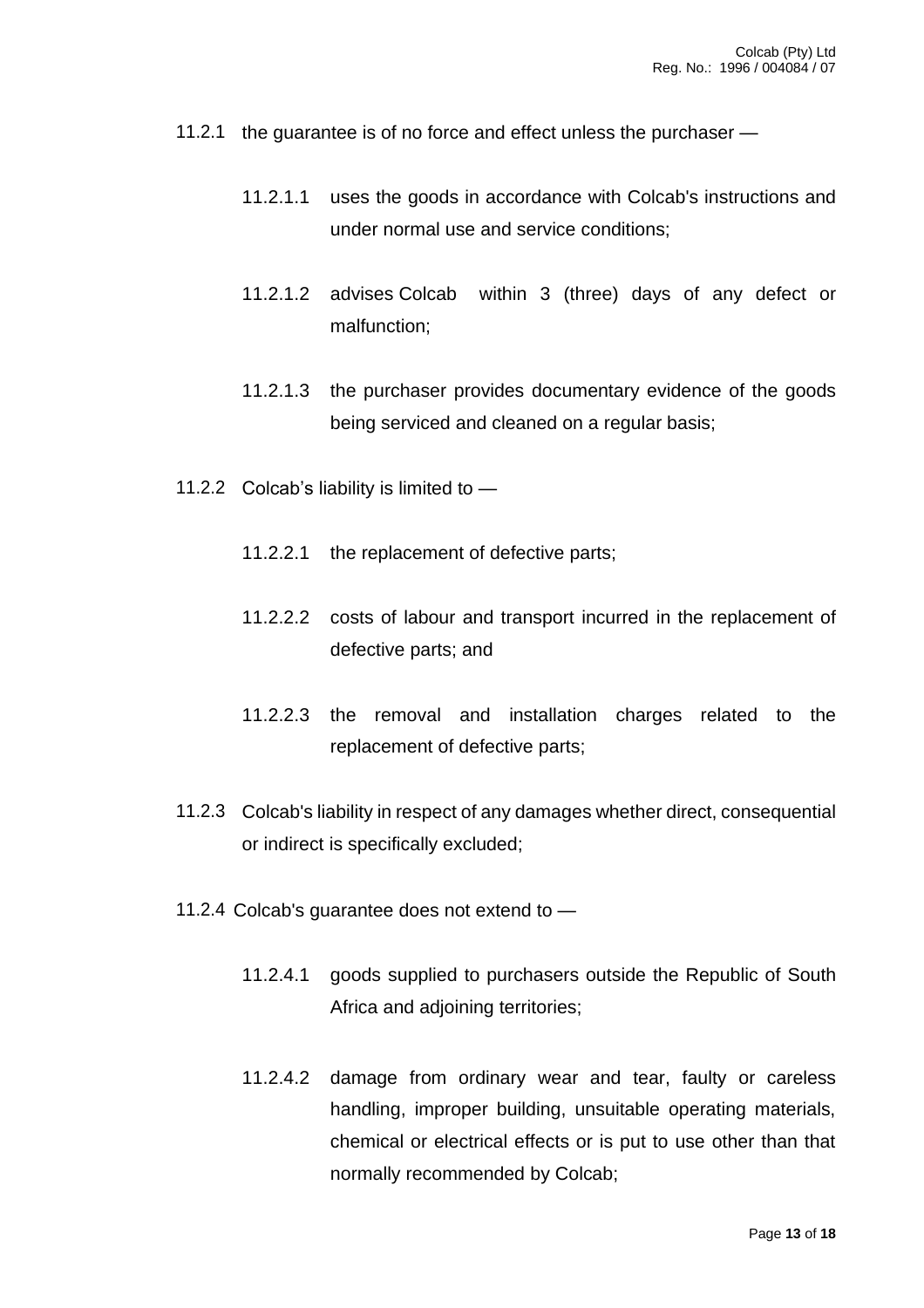- 11.2.4.3 goods which are altered or assembled in any other way which in the opinion of Colcab affects the performance, stability or purpose for which it is manufactured;
- 11.2.4.4 any goods or parts that are damaged by fire, flood, act of God, or any original model or serial number plate which has been altered, defaced or removed;
- 11.2.4.5 thermometers, glass, painting, globes and pressure switches;
- 11.2.4.6 damages resulting from, or in any way related to, any leakage of gas and / or refrigerant, it being specifically recorded that the insertion or leakage of gas and / or refrigerant shall be the responsibility of the purchaser or the installation contractor appointed on behalf of the purchaser; and
- 11.2.4.7 transport, offloading and line up of cabinets.
- 11.3 The warranty provided by Colcab vests solely in the purchaser and is not transferable, unless Colcab agrees to such transfer in writing.
- 11.4 Under no circumstances whatsoever shall Colcab be liable to the purchaser, or to any third party for any consequential loss of whatsoever nature and howsoever arising.
- 11.5 Colcab does not warrant or represent that any goods supplied by it are fit for any particular purpose and the purchaser must use and rely on his own judgement as to their fitness for the purpose intended.
- 11.6 The indemnifications and limitations of liability referred to in this paragraph 11 are stipulated for the benefit of Colcab as well as each of its employees, agents and representatives acting on its behalf in the implementation of this agreement.
- 11.7 The purchaser may elect not to accept the warranty and to purchase the goods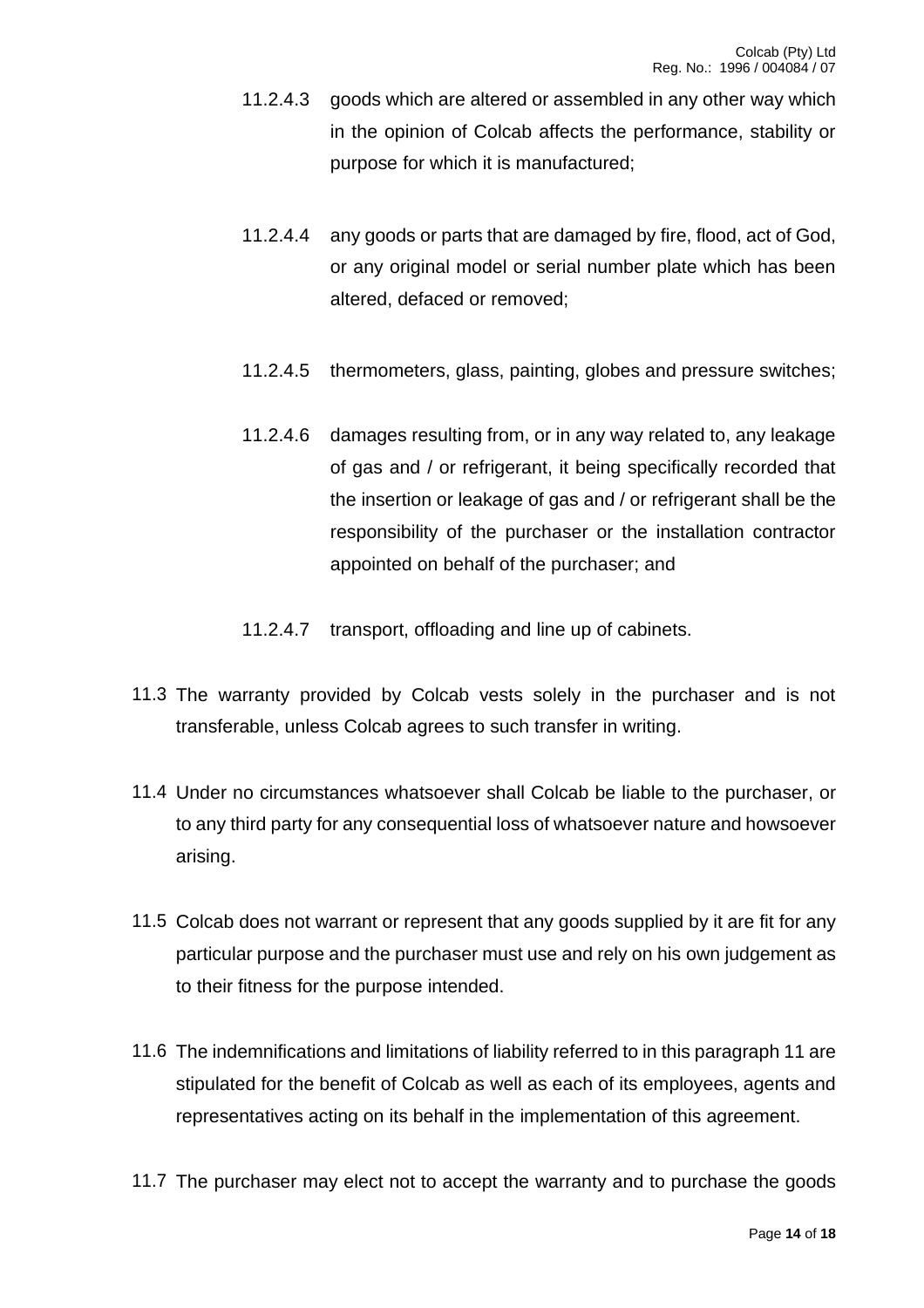on a "voetstoots" basis, in which event the purchase price shall be discounted in the manner envisaged in paragraph 8 above.

# **12 BREACH**

- 12.1 If the purchaser
	- 12.1.1 fails to pay the purchase price or any portion thereof on the due date for payment; or
	- 12.1.2 commits any other breach of these standard terms, and fails to remedy such breach within a period of 5 (five) business days after receipt by the purchaser of a written notice requesting the remedy of such breach, then Colcab shall be entitled, at its sole discretion and without prejudice to any of its other rights in law, to discontinue all further supplies of goods to the purchaser and to either claim specific performance of the agreement and these standard terms, or cancel the agreement forthwith and claim and recover damages from the purchaser.

#### **13 CERTIFICATE OF INDEBTEDNESS**

A certificate signed by any director or general manager of Colcab (whose appointment, designation or authority need not be proved) as to the existence of and the amount of any indebtedness by the purchaser to Colcab in terms of this agreement, shall be sufficient proof of the contents and correctness thereof for the purposes of provisional sentence, summary judgement or any other proceedings, shall be valid as a liquid document for such purpose and shall in addition, be *prima facie* proof for purposes of pleading or trial in any action instituted by Colcab arising herefrom.

#### **14 NOTICES AND DOMICILIA**

The parties choose as their *domicilia citandi et executandi* their respective addresses set out in the quotation for all purposes arising out of or in connection with this agreement at which addresses all processes and notices arising out of or in connection with this agreement, its breach or termination may validly be served upon or delivered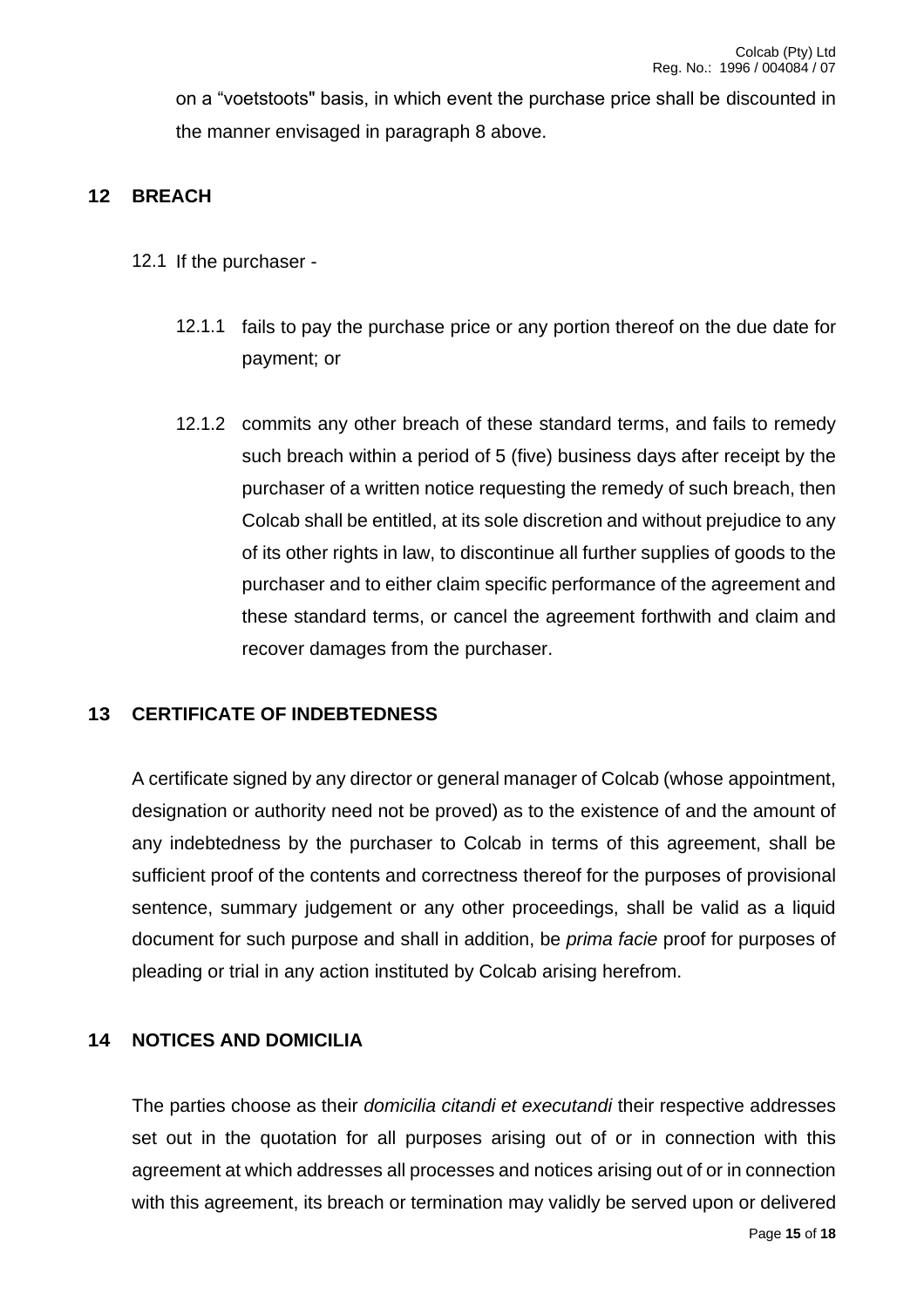to the parties.

#### **15 GENERAL TERMS**

- 15.1 No alteration or variation of these standard terms shall be valid unless expressly agreed to between the parties and reduced to writing.
- 15.2 No latitude, extension of time or other indulgence which may be given or allowed by Colcab to the purchaser in respect of the performance of any obligation hereunder shall be construed to be an implied consent or election by Colcab, or operate as a waiver or a novation of or otherwise affect any of the party's rights in terms of or arising from this agreement or stop or preclude Colcab from enforcing strict and punctual compliance with each and every provision or term hereof.
- 15.3 The agreement constitutes the whole agreement between the parties.
- 15.4 The parties consent and submit to the non-exclusive jurisdiction of the Magistrates' Court of South Africa in any dispute arising from or in connection with this agreement.
- 15.5 Should Colcab take any legal action against the purchaser as a result of the purchaser's failure to perform in terms of this agreement, the purchaser shall be liable for all legal costs, including all costs on Attorney and Client Scale, incurred in connection with such legal action.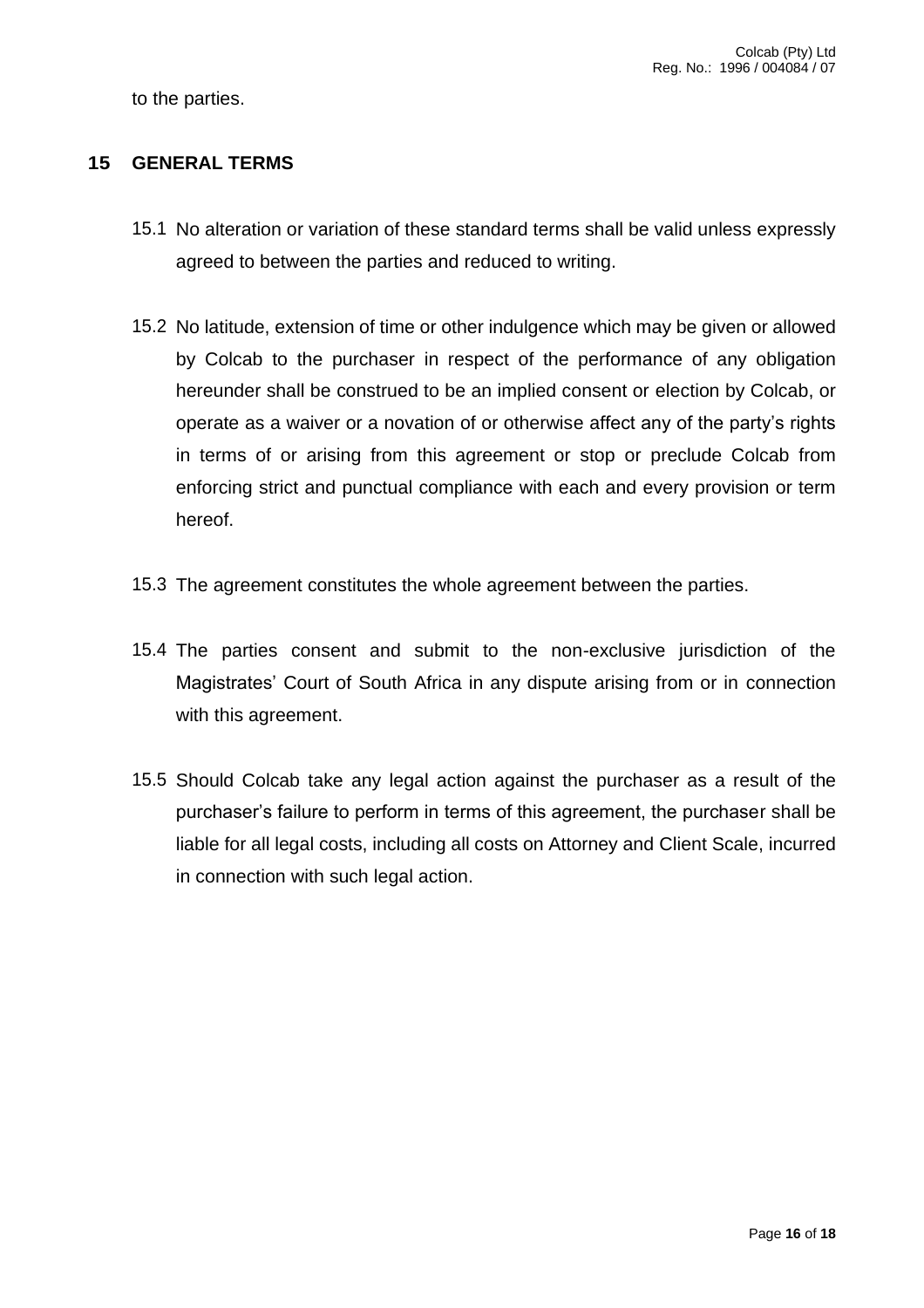#### **APPENDIX 1**

#### **DEED OF SURETYSHIP**

I / We the undersigned ……………………………………………………………………………… (Identity number / s.........................................................................................) do hereby bind myself / ourselves in my / our personal capacity, jointly and severally, to and in favour of Colcab (Proprietary) Limited ("Colcab"), its successors and assigns, as surety and coprincipal debtor with ............................... (Registration Number ......................) (the "Debtor") for the due, proper and timeous performance by the Debtor of all its existing and future obligations arising out of and / or in connection with the agreement(s) for the sale of goods concluded between the Debtor and Colcab (the "Aqreement").

This suretyship is irrevocable and constitutes continuing covering security in respect of any present or future indebtedness of the Debtor to Colcab and shall remain in full force and effect until cancelled in writing notwithstanding any fluctuation in or temporary extinction of such indebtedness.

I / We acknowledge that Colcab shall be entitled without reference to me / us to make arrangements with the Debtor for the discharge of the indebtedness at any time without prejudice to the rights of Colcab against me / us in my / our said capacity hereunder. Furthermore the release by Colcab of any other surety or security held shall in no way release me / us from my / our liability hereunder.

I / We hereby expressly waive and renounce the legal benefits and exceptions *non numeratae pecuniae* (no money paid), *non causa debiti* (no cause of debt), revision of accounts and *errori calculi* (errors in calculation) and declare myself / ourselves to be fully acquainted with the meaning and effect of these exceptions and the renunciation thereof.

I / We acknowledge that a certificate by the Secretary of Colcab (whose appointment and authority need not be proved), shall be *prima facie* proof in any legal proceedings of the fact and the extent of the Debtor's indebtedness to Colcab, and such a certificate shall be valid as a liquid document in any competent court for the purpose of obtaining provisional